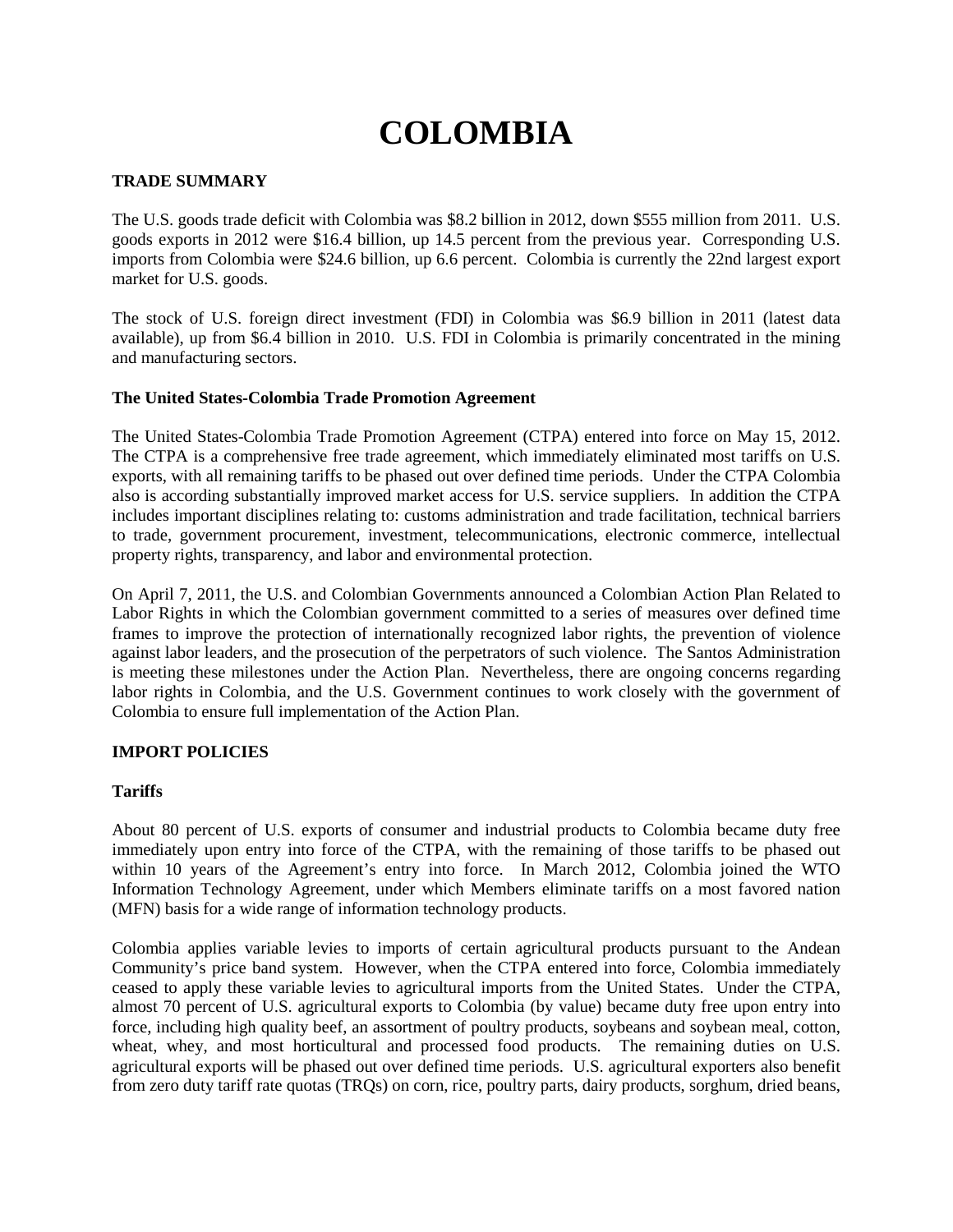beef, animal feeds, and soybean oil. The TRQs permit immediate duty-free access for specified quantities of each of these products, with the duty-free amount expanding during its tariff phase-out period.

#### **Nontariff Measures**

The Colombian government had required that importers purchase local production of certain agricultural products in order to import under TRQs. Under the CTPA, the Colombian government committed to ensuring that U.S. access to the TROs of the Agreement will not be conditioned on the purchase of domestic products by the importers.

Under the CTPA, Colombia affirmed that it would not adopt or maintain prohibitions or restrictions on trade in remanufactured goods (provided they have warranties similar to new goods) and that some existing prohibitions on trade in used goods would not apply to remanufactured goods. This provides significant new export and investment opportunities for firms involved in remanufactured products, such as machinery, computers, cellular phones, and other devices. In accordance with Andean Community Decision 337, Colombia does not permit the importation of used clothing.

Colombia assesses a consumption tax on distilled spirits with a system of specific rates per degree (half percentage point) of alcohol strength (Law 788 of 2002, Chapter V, amended by Law 1393 of 2010). Arbitrary breakpoints have the effect of applying a lower tax rate to spirits that tend to be produced locally and therefore create a barrier for imported distilled spirits. Under the CTPA, Colombia committed to eliminating the breakpoints for imports of U.S. distilled spirits by 2016.

# **GOVERNMENT PROCUREMENT**

Under the CTPA, Colombia grants national treatment to U.S. goods, services, and suppliers in procurements covered by the Agreement. The CTPA also gives U.S. firms greater access to procurement by Colombia's ministries and departments, legislature, courts, and first tier sub-central entities, as well as a number of Colombia's government enterprises, including its oil company. In addition, Colombia will not apply Law 816 of 2003 to CTPA-covered procurements, as that law mandates preferential treatment for tenders that provide Colombian goods or services. U.S. companies are still required to have some local representation in order to qualify for government procurement.

Colombia is not a signatory to the WTO Agreement on Government Procurement, but it has been an observer to the WTO Committee on Government Procurement since 1996.

# **INTELLECTUAL PROPERTY RIGHTS PROTECTION**

Colombia was listed on the Watch List in the 2012 Special 301 Report. During 2012, Colombia continued to improve its efforts against intellectual property rights (IPR) violators through enforcement action and improved coordination among IPR enforcement agencies and with rights holders. The Colombian government gave its Copyright Office and its Patent and Trademark Office new authority to handle IPR related cases, expediting the resolution of these cases. This builds on the Colombian government's concerted effort in recent years to combat IPR violations, including through conducting raids to seize counterfeit and pirated products and deter the counterfeiting of pharmaceuticals. Colombia continued to take steps in 2012 to address its patent backlog.

Despite these positive developments, there remains a need for further IPR improvements in Colombia, particularly through additional training and resources for agencies involved in enforcing IPR. Actions are still needed to reduce optical media piracy and combat piracy over the Internet, which is a growing problem in Colombia.